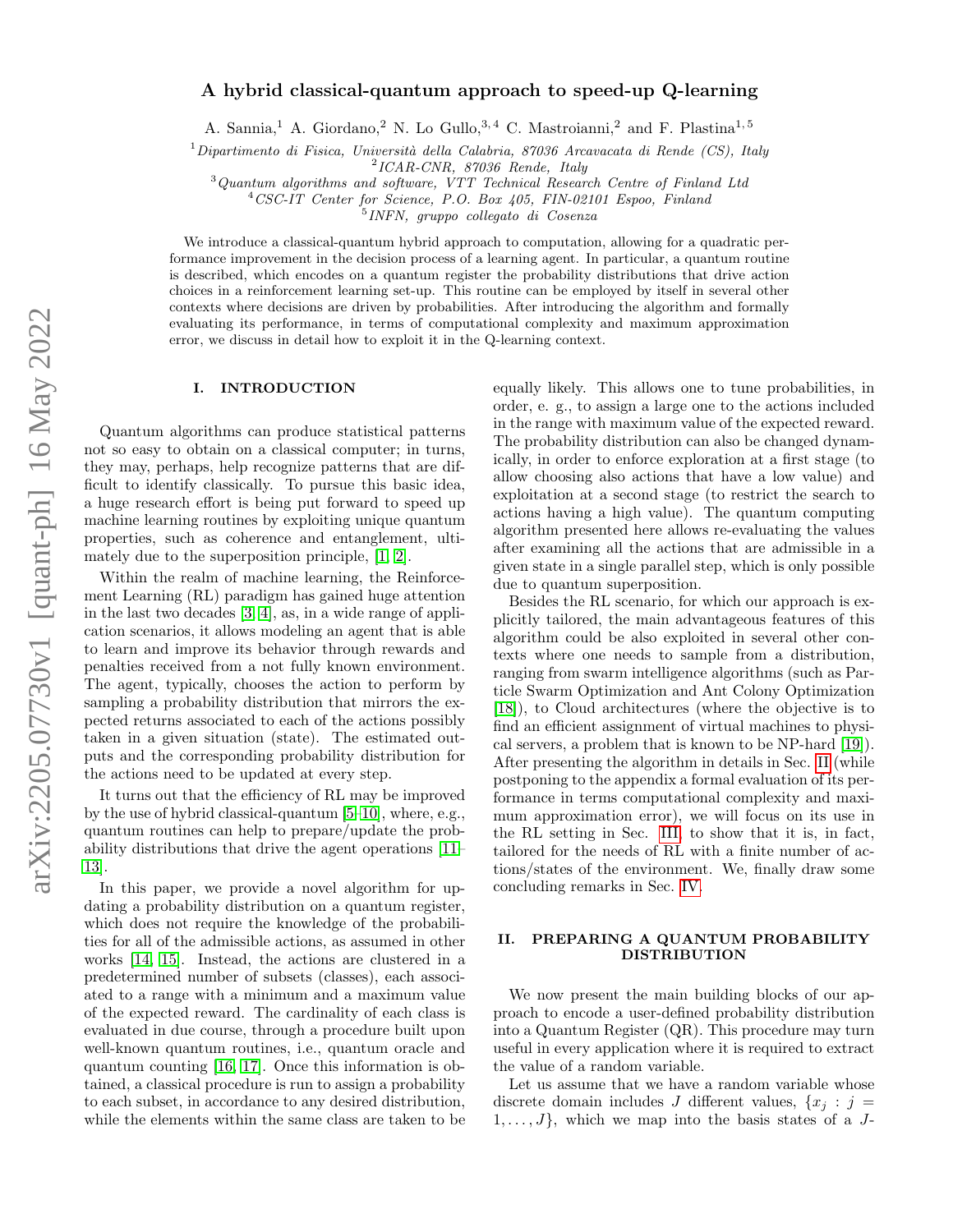dimensional Hilbert-space. Our goal is to prepare a quantum state for which the measurement probabilities in this basis reproduce the random variable probability distribution:  $\{p_{x_1}, p_{x_2}, \cdots, p_{x_J}\}.$ 

The algorithm starts by initializing the QR as:

$$
|\psi\rangle = \frac{1}{\sqrt{J}} \sum_{k=1}^{J} |x_k\rangle |1\rangle_a \equiv |\phi\rangle |1\rangle_a \tag{1}
$$

where  $|\phi\rangle$  is the equal superposition of the basis states  $\{|x_k\rangle\}$ , while an ancillary qubit is set to the state  $|1\rangle_a$ . In our approach, the final state is prepared by encoding the probabilities sequentially, which will require  $J - 1$  steps.

At the *i*-th step of the algorithm  $(1 \leq i < J)$ , Grover's iterations [\[20\]](#page-4-14) are used to set the amplitude of the  $|x_i\rangle$ basis state to  $a_i = \sqrt{p_{x_i}}$ . In particular we apply a conditional Grover's operator :  $\mathbb{I} \otimes \hat{\Pi}_a^{(0)} + \hat{G}_i \otimes \hat{\Pi}_a^{(1)}$  $a^{\binom{1}{2}}$ , where  $\boldsymbol{\hat{G}}_i = \boldsymbol{\hat{R}} \boldsymbol{\hat{O}}_i \text{ and } \boldsymbol{\hat{\Pi}}_a^{(y)}$  $a_a^{(y)}$  is the projector onto the state  $|y\rangle_a$ of the ancilla  $(y = 0, 1)$ . It forces the Grover unitary,  $\hat{G}_i$ , to act only on the component of the QR state tied to the ('unticked') state  $|1\rangle_a$  of the ancillary qubit. The operator  $\hat{\mathbf{R}} = 2 |\phi\rangle \langle \phi | - \mathbb{I}$  is the reflection with respect to the uniform superposition state, whereas the operator  $\hat{\boldsymbol{O}}_i = \mathbb{I} - 2 |x_i\rangle \langle x_i|$  is built so as to flip the sign of the state  $|x_i\rangle$  and leave all the other states unaltered. The Grover's operator is applied until the amplitude of  $|x_i\rangle$ approximates  $a_i$  to the desired precision (see Appendix [A\)](#page-5-0). The state of the ancilla is not modified during the execution of the Grover's algorithm.

The i-th step ends by ensuring that the amplitude of  $|x_i\rangle$  is not modified anymore during the next steps. To this end, we 'tick' this component by tying it to the state  $|0\rangle_a$ . This is obtained by applying the operator  $\hat{F}_i =$  $|x_i\rangle\langle x_i|\otimes \hat{X} + (\mathbb{I} - |x_i\rangle\langle x_i|) \otimes \mathbb{1}$ , whose net effect is:

$$
\hat{F}_i |x_k\rangle |y\rangle_a = \begin{cases} |x_k\rangle \otimes \hat{X} |y\rangle_a, & \text{if } k = i\\ |x_k\rangle |y\rangle_a, & \text{otherwise} \end{cases}
$$

Where  $\hat{\boldsymbol{X}}$  is the NOT-gate, with  $1 \leq i \leq J, y \in \{0, 1\}.$ 

After the step  $i$ , the state of the system is:

$$
\left|\psi\right\rangle = \sum_{j=1}^{i} a_j \left|x_j\right\rangle \otimes \left|0\right\rangle_a + b_i \left|\beta_i\right\rangle \left|1\right\rangle_a.
$$

The state  $|\beta_i\rangle$  has in general non-zero overlap with all of the basis states, including those states,  $|x_1\rangle, \cdots, |x_{i-1}\rangle$ , whose amplitudes have been updated previously. This is due to the action of the reflection operator  $\hat{R}$ , which outputs a superposition of all the J basis states. However, this does not preclude us from extracting the value of the probability of the random variable correctly, thanks to the ancillary qubit. Indeed, at the end of the last step, the ancilla is first measured in the logical basis. If the outcome of the measurement is 0, then we can proceed measuring the rest of the QR to get one of the first  $J-1$ 



<span id="page-1-1"></span>FIG. 1. Representation of a Q-learning cycle, where the quantum advantage is brought (on the left part) by the algorithm that encodes and updates action probabilities on a QR.

values of the random variable with the assigned probability distribution. Otherwise, the output of the algorithm is set to  $x<sub>J</sub>$ , since the probability of getting 1 from the measurement of the ancilla is  $p_{xJ}$  due to the normalization condition  $(p_{x_J} = a_J^2 = 1 - \sum_{k=1}^{J-1} a_k^2)$ .

The procedure can be generalized to encode a random distribution for which N elements, with  $N > J$ , are divided into J sub-intervals. In this case, a probability is not assigned separately to every single element; but, rather, collectively to each of the J sub-intervals, while the elements belonging to the same sub-interval are assigned equal probabilities. This is useful to approximate a random distribution where the number of elements, N, is very large. In this case, the QR operates on an Ndimensional Hilbert space, and Grover's operators are used to amplify more than one state at each of the  $J-1$ steps. For example, in the simplest case, we can think of having a set of J Grover operators, each of which acts on  $N/J$  basis states. In the general case, though, each Grover's operator could amplify a different, and a priori unknown, number of basis states. This case will be discussed in the following where the algorithm is exploited in the context of RL.

## <span id="page-1-0"></span>III. IMPROVING REINFORCEMENT LEARNING

We will now show how the algorithm introduced above can be exploited in the context of RL, and, specifically, in the Q-learning cycle. Figure [1](#page-1-1) provides a sketch emphasising the part of the cycle that is involved in our algorithm. Our objective, in this context, is to update the action probabilities, as will be clarified in the rest of this section. An RL algorithm can be described in terms of an abstract agent interacting with an environment. The agent can be in one of the *states* that belong to a given set S, and is allowed to perform actions picked from a set  $A_s$ , which, in general, depends on s. For each state  $s \in S$ , the agent chooses one of the allowed actions, according to a given policy. After the action is taken, the agent receives a *reward*  $r$  from the environment and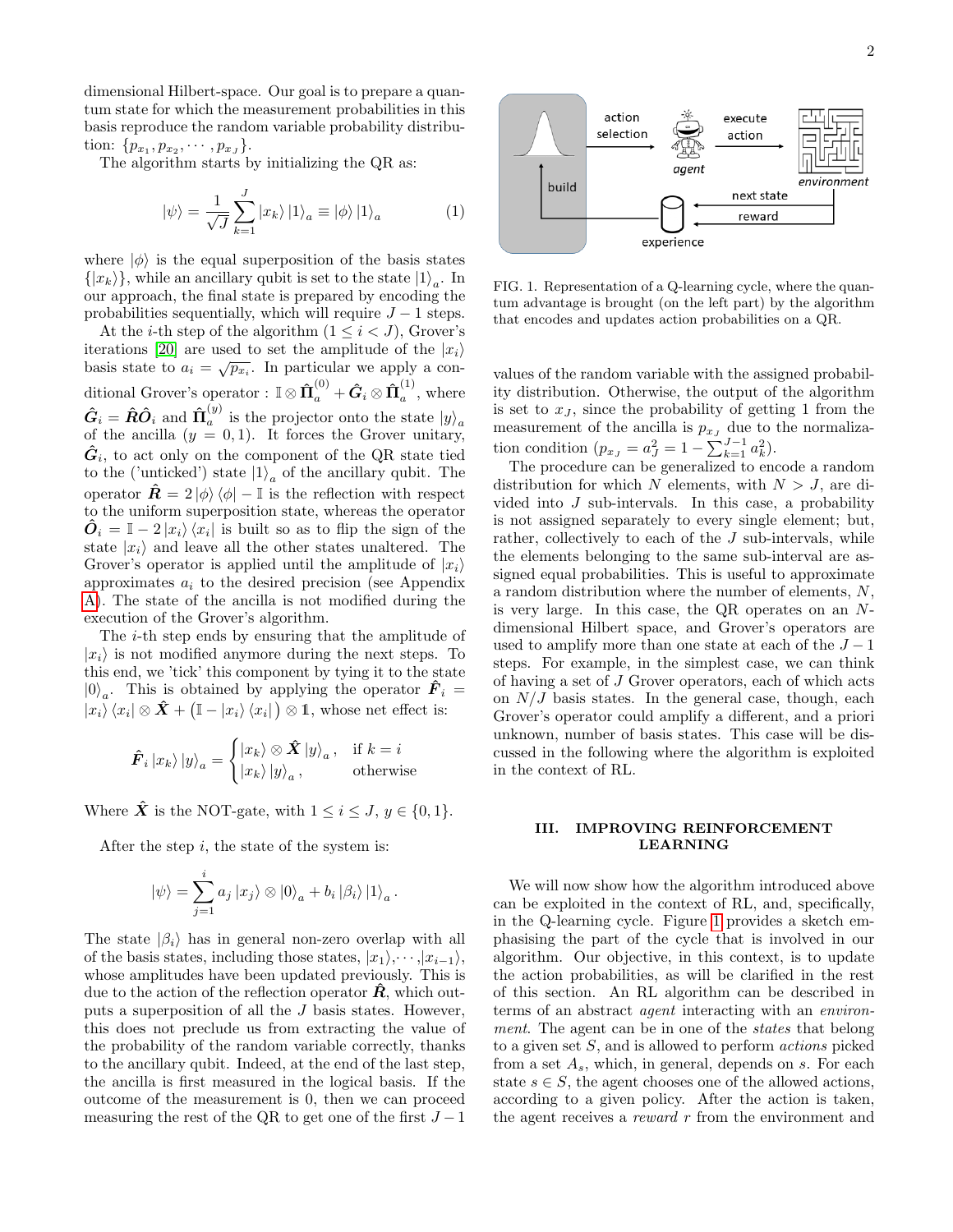its state changes to  $s' \in S$ . The reward is used by the agent to understand whether the action has been useful to approach the goal, and then to learn how to adapt and improve its behavior. Shortly, the higher the value of the reward, the better the choice of the action  $a$  for that particular state s. In principle, this behavior, or policy, should consist in a rule that determines the best action for any possible state. An RL algorithm aims at finding the optimal policy, which maximizes the overall reward, i.e., the sum of the rewards obtained after each action. However, if the rewards are not fully known in advance, the agent needs to act on the basis of an estimate of their values.

Among the various approaches designed to this end, the so called Q-Learning algorithm [\[4\]](#page-4-3) adopts the Temporal Difference (TD) method to update the  $Q(s, a)$  value, i.e., an estimation of how profitable is the choice of the action a when the agent is in the state s.

When choosing an action, at a given step of the algorithm, two key factors need to be taken into account: explore all the possible actions, and exploit the actions with the greatest values of  $Q(s, a)$ . As it is common, we resort to a compromise between exploration and exploitation by choosing the new action through a random distribution, defined so that the probability of choosing the action a in the state s mirrors  $Q(s, a)$ . For example, one could adopt a Boltzmann-like distribution  $P(a|s) = e^{Q(s,a)/T}/Z$ , where Z is a normalising factor, while the T parameter can vary during the learning process (with a large  $T$  in the beginning, in order to favor exploration, and lower T once some experience about the environment has been acquired, in order to exploit this knowledge and give more chances to actions with a higher reward).

A severe bottleneck in the performance of a TD training algorithm arises when the number of actions and/or states is large. For example, in the chess game, the number of states is  $\sim 10^{120}$  and it is, in fact, impossible to deal with the consequent huge number of  $Q(s, a)$  values. A workaround is to use a function  $Q^*_{\vec{\theta}}(s, a)$  that approx*imates* the values of  $Q(s, a)$  obtained by the TD rule and whose properties depend upon a (small) set of free parameters  $\vec{\theta}$  that are updated during the training. This approach showed its effectiveness in different classical approaches as, for example, in Deep Q-Learning [\[21–](#page-4-15)[25\]](#page-4-16), where the  $Q^*_{\vec{\theta}}(s, a)$  function is implemented by means of a neural network whose parameters are updated in accordance with the experience of the agent.

In the quantum scenario, this approach turns out to be even more effective. Indeed, it is possible to build a parameter-dependent quantum circuit that implements  $Q^*_{\vec{\theta}}(s, a)$ ; an approach that has been adopted by recent studies on near-term quantum devices [\[26–](#page-4-17)[30\]](#page-4-18). This circuit allows us to evaluate the function  $\hat{Q}_{\vec{\theta}}^*(s, a)$  in a complete quantum parallel fashion; i.e., in one shot for all the admissible actions in a given state. With this approach, it is possible to obtain a quantum advantage in the process of building the probability distribution for the actions, using the algorithm presented in Sec. [II.](#page-0-0) To achieve a significant quantum speed-up, and reduce the number of required quantum resources, thus making our algorithm suitable for near term NISQ processing units, we do not assign a probability to every action; but, rather, we aggregate actions into classes (i.e., subsets) according to their probabilities, as explained in the following. Let us consider the minimum  $(m)$  and maximum  $(M)$  of the  $Q_{\vec{\theta}}^*(s, a)$  values, and let us divide the interval  $[m, M]$ into  $J$  (non-overlapping, but not necessarily equal) subintervals  $I_j$  with  $1 \leq j \leq J$ . For a given state s, we include the action  $a \in A_s$  in the class  $C_j$  if  $Q^*_{\vec{\theta}}(s, a) \in I_j$ (so that,  $A_s = \bigcup_j C_j$ ).

The probability of each sub-interval, then, will be determined by the sum of the  $Q^*$ -values of the corresponding actions,  $\sum_{a \in C_j} Q^*_{\vec{\theta}}(s, a)$ . All of the actions in  $C_j$ , will be then considered equally probable.

In this way, our algorithm requires only  $J - 1$  steps, each of which is devoted to amplify the actions belonging to one of the  $J-1$  classes (while the J-th probability is obtained by normalization). Furthermore, we can also take advantage of the aggregation while encoding the probability distributions onto the QR: in this case, indeed, we can use predetermined Grover's oracles, each devoted to amplify the logical states corresponding to the actions belonging to a given  $C_j$ .

In order to insert the distribution-update algorithm into the Q-learning procedure, we need two QRs: A and  $I$ , encoding the actions and the sub-intervals, respectively. These registers need  $\lceil log_2(\text{max}_s |A_s|) \rceil$  and  $\lceil log_2(J) \rceil$  qubits, respectively. Let us consider the class  $C_j = \{a \in A_s : Q^*(s, a) \in I_j\}.$  Our goal is to assign to each action  $a \in A_i$  a probability  $p_i$ , based on the sub-interval  $j$ , using the algorithm presented in Sec. [II.](#page-0-0) The distribution building process starts by preparing the following uniform superposition:

$$
|\psi_s\rangle = \frac{1}{\sqrt{|A_s|}} \sum_{a \in A_s} |a\rangle_{\mathcal{A}} |0\rangle_{\mathcal{I}},
$$

where  $|0\rangle_{\mathcal{I}}$  is the initial state of the register  $\mathcal{I}$ . In order to apply our algorithm, we need  $J-1$  oracles  $\ddot{\mathbf{O}}_i$ , one for each given  $I_j$ . To obtain these oracles, it is first necessary to define an operator  $\hat{J}$  that records the sub-interval  $j_a$ to which the value  $Q_{\vec{\theta}}^*(s, a)$  belongs. Its action creates correlations between the two registers by changing the initial state of the  $I$ - register as follows:

$$
\hat{\bm{J}}\ket{a}_{\mathcal{A}}\ket{0}_{\mathcal{I}}=\ket{a}_{\mathcal{A}}\ket{j_a}_{\mathcal{I}}.
$$

To complete the construction of the oracles, we need to execute two unitaries: i) the operator  $\hat{\mathbf{O}}'_{j_a} = \mathbb{I}_{\mathcal{A}} \otimes (\mathbb{I}_{\mathcal{I}} 2 |j_a\rangle \langle j_a|$ , which flips the phase of the state  $|j_a\rangle$  of the *I*-register; and, ii) the operator  $\hat{J}^{\dagger}$ , which disentangles the two registers. The effective oracle operator entering the algorithm described in the previous section is then defined as  $\hat{\mathbf{O}}_j = \hat{\boldsymbol{J}}^{\dagger} \hat{\mathbf{O}}'_j \hat{\boldsymbol{J}}$ , its net effect being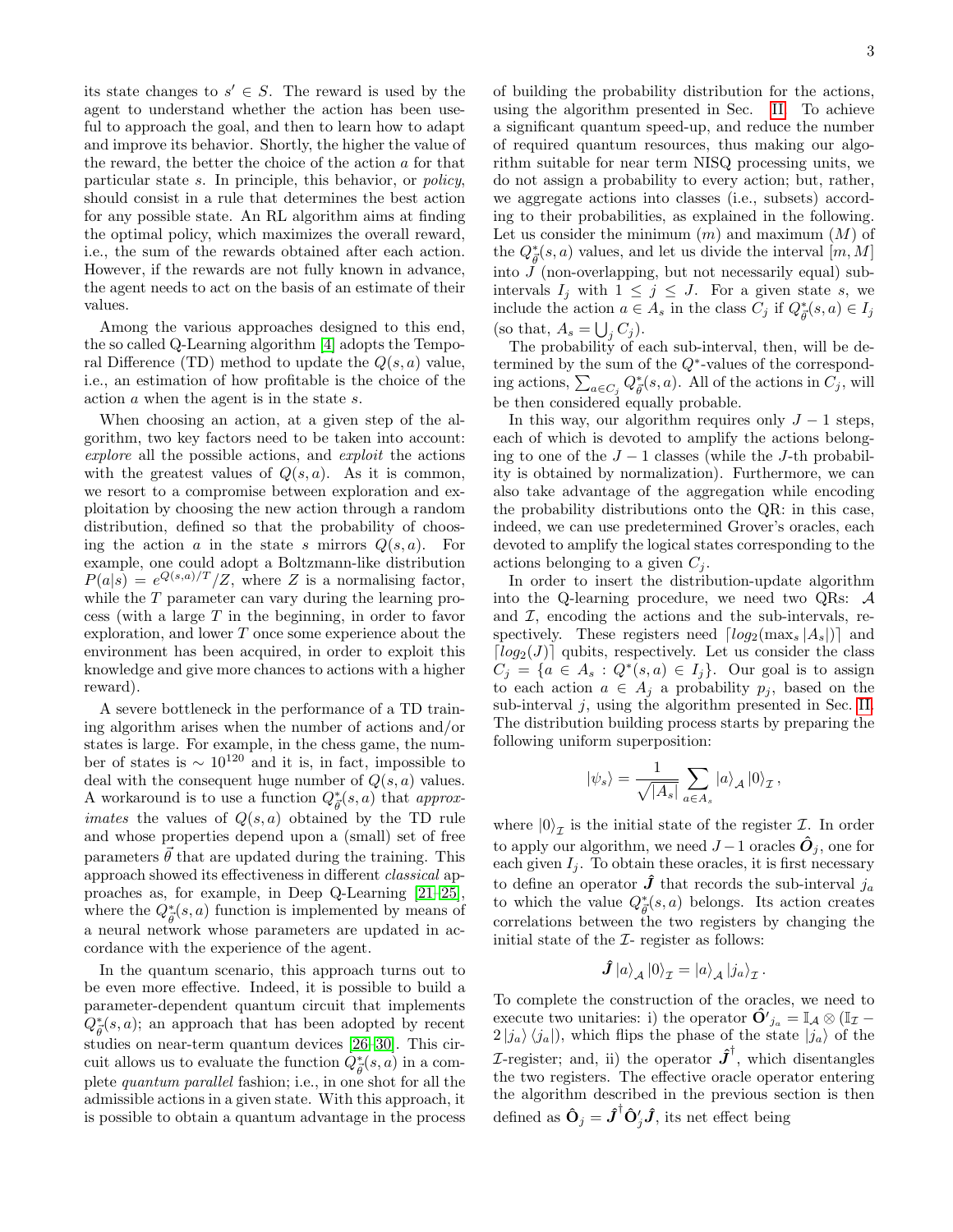$$
\hat{\boldsymbol{O}}_j |a\rangle_{\mathcal{A}} |0\rangle_{\mathcal{I}} = \begin{cases} -|a\rangle_{\mathcal{A}} |0\rangle_{\mathcal{I}}, & \text{if a } \in C_j \\ |a\rangle_{\mathcal{A}} |0\rangle_{\mathcal{I}}, & \text{otherwise} \end{cases}
$$

Eventually, we apply the reflection about average  $\hat{R}$  on the register  $A$ , thus completing an iteration of the Grover operator.

If the cardinality of each  $C_i$  is not decided from the beginning, in order to evaluate the right number of Grover iterations to be executed, we need to compute it (see App. [A 1](#page-5-1) for details). This number of actions can be obtained, for each  $C_j$ , by running the quantum counting algorithm associated with  $\hat{O}_j$  (and before its action). It is then possible to apply the algorithm of Sec. [II](#page-0-0) in order to build the desired probability distribution.

We stress that our procedure works for any assignment rule of the probabilities to sub-intervals, and the Boltzmann distribution mentioned above is just one example providing a good balance between exploration and exploitation [\[31,](#page-4-19) [32\]](#page-4-20).

After the quantum state of the A-register is obtained, the agent will choose the action measuring its state. Then, according to the outcome of the environment, it will update the  $\vec{\theta}$  values classically, thus changing the behaviour of the operator  $\hat{J}$ .

In order to give an overall summary of the procedure we are proposing, the full process, with the various steps we have described, is summarized in the box below, where classical and quantum operations are denoted as (C) and (Q), respectively.

### Scheme of the hybrid algorithm

Initialize  $\vec{\theta}$  and start from state s (C) Execute the cycle:

- Build the sub-intervals, classes and the quantum circuits for the oracles  $\hat{O}_i$  =  $\hat{\bm{J}}^{\dagger} \hat{\bm{\mathrm{O}}}'_i \hat{\bm{J}}\;(\bm{\mathrm{C}})$
- Use quantum counting on  $\hat{\bm{O}}_i$  to compute the number of actions belonging to each subinterval (Q)
- Compute the number of Grover iterations for each class  $(C)$
- Build the probability distribution for the admissible actions in  $s(Q)$
- Measure, obtain an action and execute it (C)
- Get the new state  $s'$  and the reward  $r$  (C)
- Update  $\vec{\theta}$  (C)

Before concluding, we determine the advantage that can be obtained with our quantum algorithm. Indeed, to build the probability distribution classically, for a given state s, the number of calls of the function  $Q^*_{\vec{\theta}}(s, a)$  increases asymptotically as  $\mathbf{O}(|A_s|)$ . Conversely, with our quantum protocol the number of calls of  $\hat{J}$ , and therefore of  $Q^*_{\vec{\theta}}(s, a)$ , is asymptotically  $\mathbf{O}(\sqrt{|A_s|})$ . Our algorithm is devised for the case  $|A_s| \gg 1$ , which also corresponds to a good precision (see Appendix [A 1](#page-5-1) for details). Finally, we point out that in the process of the definition of sub-intervals, it is possible to compute the maximum (M) and the minimum (m) value of  $Q_{\vec{\theta}}^*(s, a)$  before running our algorithm trough quantum routines that do not increase the complexity of our procedure [\[33,](#page-5-2) [34\]](#page-5-3).

## <span id="page-3-0"></span>IV. CONCLUSIONS

In our work, we presented an algorithm, based on the Grover's one, to encode a probability distribution onto a quantum register with a quadratic speed-up improvement. This algorithm can find several useful applications in the context of hybrid classical-quantum workflows. In this spirit, we have shown how such an algorithm can be exploited for the training of the Q-learning strategy. We have shown that this gives rise to a quadratic quantum speed up of the RL algorithm, obtained by the inclusion of our quantum subroutine in the stage of action selection of the RL workflow. This effectively enables achieving a trade off between exploration and exploitation, thanks to the intrinsic randomness embodied by the extraction from a QR of the action to be performed and, also, to the possibility of dynamically changing the relationship between the action and their values (and, thus, their relative probabilities). The latter, in particular, would become too burdensome in a fully classical setting.

Finally, we stress once again that, with our procedure, we can use Grover's oracles, which are given once and for all if i) the minimum and maximum range of action values, and ii) the number of intervals in which this range is dived are specified.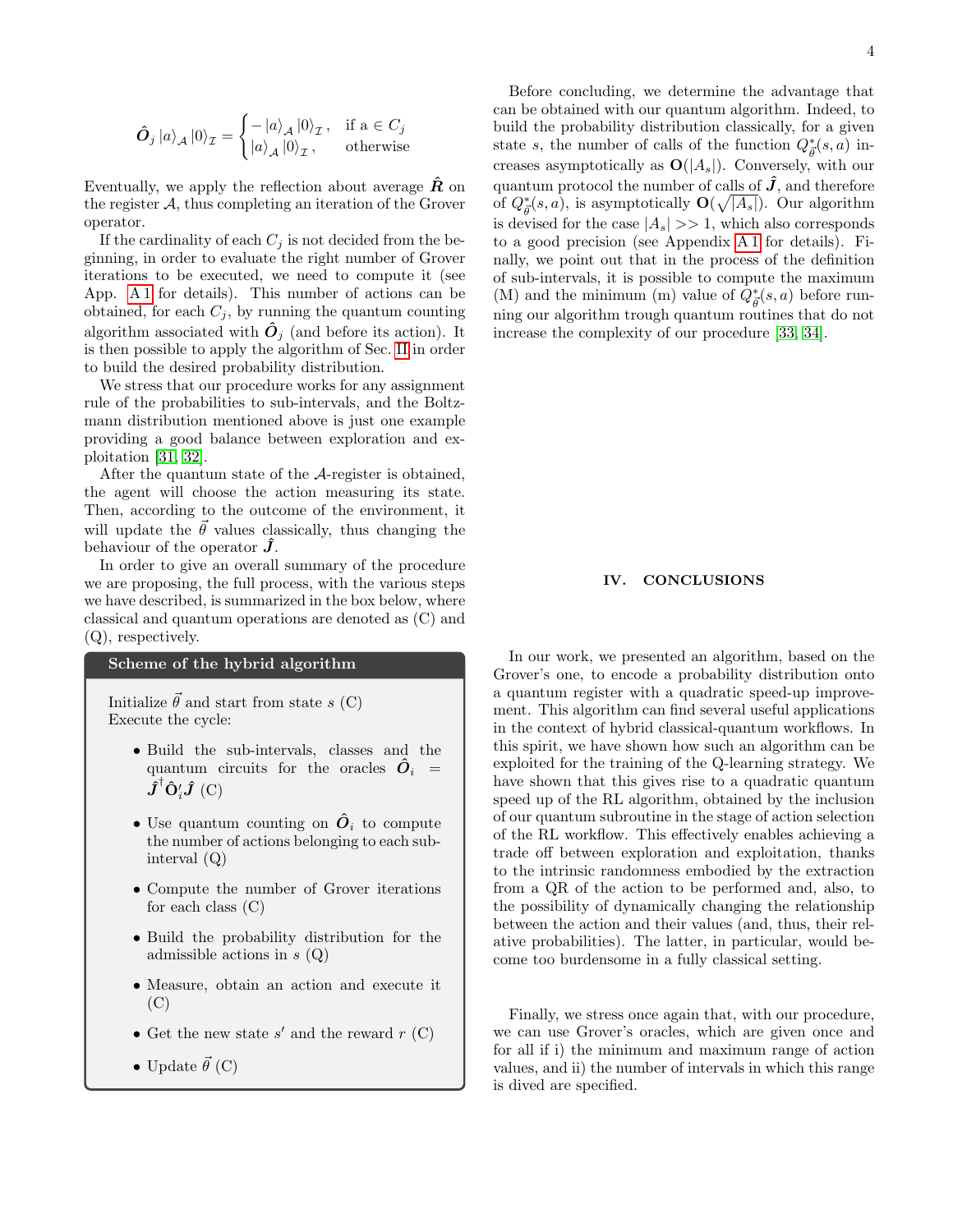- <span id="page-4-0"></span>[1] J. Biamonte, P. Wittek, N. Pancotti, P. Rebentrost, N. Wiebe, and S. Lloyd, "Quantum machine learning," Nature, vol. 549, no. 7671, pp. 195–202, 2017.
- <span id="page-4-1"></span>[2] V. Dunjko, J. M. Taylor, and H. J. Briegel, "Quantumenhanced machine learning," Physical review letters, vol. 117, no. 13, p. 130501, 2016.
- <span id="page-4-2"></span>[3] L. P. Kaelbling, M. L. Littman, and A. W. Moore, "Reinforcement learning: A survey," Journal of Artificial Intelligence Research, vol. 4, pp. 237–285, 1996.
- <span id="page-4-3"></span>[4] R. S. Sutton and A. G. Barto, *Reinforcement learning:* An introduction. MIT press, 2018.
- <span id="page-4-4"></span>[5] D. Dong, C. Chen, H. Li, and T.-J. Tarn, "Quantum reinforcement learning," IEEE Transactions on Systems, Man, and Cybernetics, Part B (Cybernetics), vol. 38, no. 5, p. 1207–1220, Oct 2008.
- [6] J.-A. Li, D. Dong, Z. Wei, Y. Liu, Y. Pan, F. Nori, and X. Zhang, "Quantum reinforcement learning during human decision-making," Nature Human Behaviour, vol. 4, pp. 294–307, 03 2020.
- [7] L. Lamata, "Quantum reinforcement learning with quantum photonics," Photonics, vol. 8, no. 2, 2021.
- [8] S. Jerbi, C. Gyurik, S. Marshall, H. J. Briegel, and V. Dunjko, "Variational quantum policies for reinforcement learning," 2021.
- [9] J. Olivares-Sánchez, J. Casanova, E. Solano, and L. Lamata, "Measurement-based adaptation protocol with quantum reinforcement learning in a rigetti quantum computer," Quantum Reports, vol. 2, no. 2, pp. 293– 304, 2020.
- <span id="page-4-5"></span>[10] K. S. Shenoy, D. Y. Sheth, B. K. Behera, and P. K. Panigrahi, "Demonstration of a measurement-based adaptation protocol with quantum reinforcement learning on the ibm q experience platform," Quantum Information Processing, vol. 19, no. 5, pp. 1–13, 2020.
- <span id="page-4-6"></span>[11] V. Saggio, B. E. Asenbeck, A. Hamann, T. Strömberg, P. Schiansky, V. Dunjko, N. Friis, N. C. Harris, M. Hochberg, D. Englund et al., "Experimental quantum speed-up in reinforcement learning agents," Nature, vol. 591, no. 7849, pp. 229–233, 2021.
- [12] G. D. Paparo, V. Dunjko, A. Makmal, M. A. Martin-Delgado, and H. J. Briegel, "Quantum speedup for active learning agents," Phys. Rev. X, vol. 4, p. 031002, Jul 2014.
- <span id="page-4-7"></span>[13] T. Sriarunothai, S. Wölk, G. S. Giri, N. Friis, V. Dunjko, H. J. Briegel, and C. Wunderlich, "Speeding-up the decision making of a learning agent using an ion trap quantum processor," Quantum Science and Technology, vol. 4, no. 1, p. 015014, 2018.
- <span id="page-4-8"></span>[14] L. Grover and T. Rudolph, "Creating superpositions that correspond to efficiently integrable probability distributions,"  $arXiv$  e-prints, pp. quant–ph/0 208 112, Aug. 2002.
- <span id="page-4-9"></span>[15] A. Gilliam, C. Venci, S. Muralidharan, V. Dorum, E. May, R. Narasimhan, and C. Gonciulea, "Foundational patterns for efficient quantum computing," 2019. [Online]. Available:<https://arxiv.org/abs/1907.11513>
- <span id="page-4-10"></span>[16] M. A. Nielsen and I. L. Chuang, Quantum Computation and Quantum Information: 10th Anniversary Edition, 10th ed. USA: Cambridge University Press, 2011.
- <span id="page-4-11"></span>[17] G. Brassard, P. HØyer, and A. Tapp, "Quantum counting," Lecture Notes in Computer Science, p. 820–831,

1998.

- <span id="page-4-12"></span>[18] E. Bonabeau, M. Dorigo, and G. Theraulaz, Swarm Intelligence: From Natural to Artificial Systems. Oxford University Press, New York, NY, 1999.
- <span id="page-4-13"></span>[19] C. Mastroianni, M. Meo, and G. Papuzzo, "Probabilistic consolidation of virtual machines in self-organizing cloud data centers," IEEE Transactions on Cloud Computing, vol. 1, no. 2, pp. 215–228, 2013.
- <span id="page-4-14"></span>[20] L. K. Grover, "A fast quantum mechanical algorithm for database search," in *Proceedings of the twenty-eighth an*nual ACM symposium on Theory of computing, 1996, pp. 212–219.
- <span id="page-4-15"></span>[21] T. Hester, M. Vecerik, O. Pietquin, M. Lanctot, T. Schaul, B. Piot, D. Horgan, J. Quan, A. Sendonaris, I. Osband et al., "Deep q-learning from demonstrations," in Thirty-second AAAI conference on artificial intelligence, 2018.
- [22] H. Van Hasselt, A. Guez, and D. Silver, "Deep reinforcement learning with double q-learning," in Proceedings of the AAAI conference on artificial intelligence, vol. 30, no. 1, 2016.
- [23] G. Dulac-Arnold, R. Evans, H. van Hasselt, P. Sunehag, T. Lillicrap, J. Hunt, T. Mann, T. Weber, T. Degris, and B. Coppin, "Deep reinforcement learning in large discrete action spaces," arXiv preprint arXiv:1512.07679, 2015.
- [24] G. Weisz, P. Budzianowski, P.-H. Su, and M. Gašić, "Sample efficient deep reinforcement learning for dialogue systems with large action spaces," IEEE/ACM Transactions on Audio, Speech, and Language Processing, vol. 26, no. 11, pp. 2083–2097, 2018.
- <span id="page-4-16"></span>[25] C. Andriotis and K. Papakonstantinou, "Managing engineering systems with large state and action spaces through deep reinforcement learning," Reliability Engineering & System Safety, vol. 191, p. 106483, 2019.
- <span id="page-4-17"></span>[26] S. Jerbi, L. M. Trenkwalder, H. P. Nautrup, H. J. Briegel, and V. Dunjko, "Quantum enhancements for deep reinforcement learning in large spaces," PRX Quantum, vol. 2, no. 1, p. 010328, 2021.
- [27] A. Skolik, S. Jerbi, and V. Dunjko, "Quantum agents in the gym: a variational quantum algorithm for deep q-learning," 2021.
- [28] S. Y.-C. Chen, C.-H. H. Yang, J. Qi, P.-Y. Chen, X. Ma, and H.-S. Goan, "Variational quantum circuits for deep reinforcement learning," IEEE Access, vol. 8, pp. 141 007–141 024, 2020.
- [29] Z. He, L. Li, S. Zheng, Y. Li, and H. Situ, "Variational quantum compiling with double q-learning," New Journal of Physics, vol. 23, no. 3, p. 033002, mar 2021.
- <span id="page-4-18"></span>[30] O. Lockwood and M. Si, "Reinforcement learning with quantum variational circuit," in Proceedings of the AAAI Conference on Artificial Intelligence and Interactive Digital Entertainment, vol. 16, no. 1, 2020, pp. 245–251.
- <span id="page-4-19"></span>[31] S. Nason and J. E. Laird, "Soar-rl: integrating reinforcement learning with soar," Cognitive Systems Research, vol. 6, pp. 51–59, 2005.
- <span id="page-4-20"></span>[32] J. A. Clouse and P. E. Utgoff, "A teaching method for reinforcement learning," in Machine Learning Proceedings 1992, D. Sleeman and P. Edwards, Eds. San Francisco (CA): Morgan Kaufmann, 1992, pp. 92–101. [Online]. Available: [https://www.sciencedirect.](https://www.sciencedirect.com/science/article/pii/B9781558602472500176) [com/science/article/pii/B9781558602472500176](https://www.sciencedirect.com/science/article/pii/B9781558602472500176)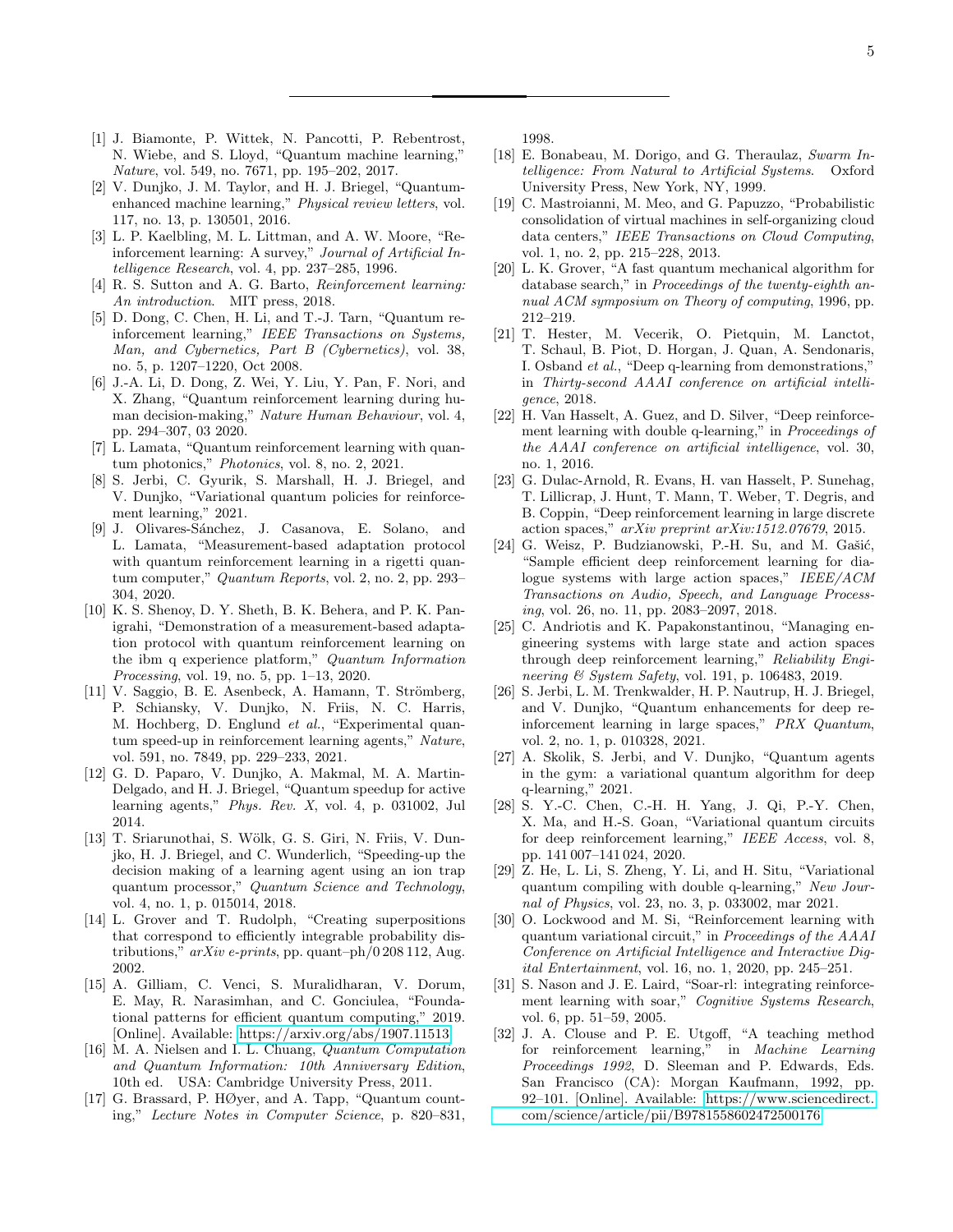- <span id="page-5-2"></span>[33] A. Ahuja and S. Kapoor, "A quantum algorithm for finding the maximum," arXiv: Quantum Physics, 1999.
- <span id="page-5-3"></span>[34] C. Dürr and P. Høyer, "A quantum algorithm for finding the minimum," ArXiv, vol. quant-ph/9607014, 1996.
- <span id="page-5-4"></span>[35] D. Biron, O. Biham, E. Biham, M. Grassl, and D. A. Lidar, "Generalized grover search algorithm for arbitrary initial amplitude distribution," in Quantum Computing and Quantum Communications, C. P. Williams, Ed. Springer, 1999, pp. 140–147.

#### <span id="page-5-0"></span>Appendix A: Single step of the probability distribution quantum encoding algorithm

In this appendix we provide some details on a single step of the algorithm presented in the main text, which are important for its actual implementation. Specifically, we address the problems of how to compute the optimal number of iterations of the Grover algorithm to store a single instance of the probability distribution and how to compute quantities which are needed to link the update of the values of the probability distribution on different sub-intervals from one step to another.

### <span id="page-5-1"></span>1. Optimal Number of iterations of the Grover algorithm

In order to compute the optimal number of iterations in a single step we exploit the results reported in Ref. [\[35\]](#page-5-4), where the Grover algorithm has been generalized to the case of an initial non-uniform distribution and define the following quantities :

$$
\bar{K}^{(i)}(t) = \frac{1}{r_i} \sum_{j=1}^{r_i} k_j^{(i)}(t)
$$

$$
\bar{L}^{(i)}(t) = \frac{1}{N - r_i} \sum_{j=r_i+1}^{N} l_j^{(i)}(t)
$$

where t is the number of Grover iteration already performed, N is the dimension of the Hilbert space (in our context it is the total number of actions :  $N = |A_s|$ ,  ${k_j^{(i)}(t)}$  are the coefficients of the  $r_i$  basis states that will be amplified by the Grover iterations at the step i of the algorithm (in our application  $r_i = |C_i|$ ), and  $\{l_j^{(i)}(t)\}$  are the coefficients of all the other basis states, while  $\bar{K}^{(i)}(t)$ and  $\bar{L}^{(i)}(t)$  are their averages and we have labeled them with the step-counting variable  $i$ . Let's assume now that only one basis state at a time is amplified by Grover iterations, namely  $r_i = 1$ . Applying the results in Ref. [\[35\]](#page-5-4) to our case we obtain:

<span id="page-5-5"></span>
$$
\bar{K}^{(i)}(t) = k^{(i)}(0)\cos(wt) + \bar{L}^{(i)}(0)\sqrt{N-1}\sin(wt)
$$
\n(A1)\n
$$
\bar{L}^{(i)}(t) = \bar{L}^{(i)}(0)\cos(wt) - k^{(i)}(0)\sqrt{\frac{1}{N-1}}\sin(wt),
$$

where  $w = 2 \arcsin(\sqrt{1/N})$ . With the first of these equations we can compute the number of steps  $t_f^{(i)}$  $\int_f^{(i)}$  needed to set the coefficient  $k(t)$  to the desired value with the wanted precision so as to bring the value of the probability distribution to  $P(x_i) = |b_i\; k^{(i)}(t_f^{(i)})|$  $_{f}^{(i)}$ )|<sup>2</sup>. Notice that we need the values of  $k^{(i)}(0)$  and  $\overline{L}^{(i)}(0)$  to perform this calculation, which values can be extracted from the form of the global state at the previous step and specifically from the last iteration of the Grover algorithm.

## 2. Variation of quantum state within the Grover iterations

Let us consider the quantum state of the action-register plus the ancilla system at a given iteration  $t$  of the Grover algorithm at a given step i:

$$
\left|\psi(t)\right\rangle = \sum_{k=1}^{i-1} a_k \left|x_k\right\rangle \left|0\right\rangle_a + b_i \left|\beta_i(t)\right\rangle \left|1\right\rangle_a
$$

where  $b_i = (1 - \sum_{k=1}^{j-1} a_k^2)^{1/2}$  and  $t = 0$  at the beginning of the Grover algorithm. Let us write the state  $|\beta_i(t)\rangle$  in a form which highlights its decomposition into three sets of basis states:

$$
|\beta_i(t)\rangle = k^{(i)}(t) |x_i\rangle + \sum_{k=1}^{i-1} l_k^{(i)}(t) |x_k\rangle + \sum_{k=i+1}^{N} \alpha^{(i)}(t) |x_k\rangle,
$$
\n(A2)

where we have made explicit the dependence of the coefficients of the decomposition on the step  $i$ , for this will be useful in the following. The  $|x_i\rangle$  is the one we want to use to encode the value of the probability distribution at the current step i of our algorithm, the  $\{x_i\}$  with  $j \in [1, i-1]$  basis states that are generated by the reflection operation around the mean and whose amplitudes have been updated in the previous  $i - 1$  steps, and the  ${x_i}$  with  $j \in [i + 1, N]$  basis state, all having the same amplitude  $\alpha^{(i)}(t)$  for all the operations performed up to this point did not change them.

Using this expression it is possible to derive a recursive relation to compute  $\alpha^{(i)}(t)$  iteratively as a function of  $\bar{L}^{(i)}(t)$  and  $k^{(i)}(t)$ . As we shall see below this will be useful in order to compute the initial  $k^{(i+1)}(0), \bar{L}^{(i+1)}(0)$  and  $\alpha^{(i+1)}(0)$  for the next step. To find this recursive relation let us first apply the Grover operator onto  $\left|\beta_i(t)\right\rangle\left|1\right\rangle_a$  and then project onto any of the states  $\{x_{i+1}, x_{i+2}, \cdots, x_N\}$ . Without loss of generality we choose  $x_{i+1}$ :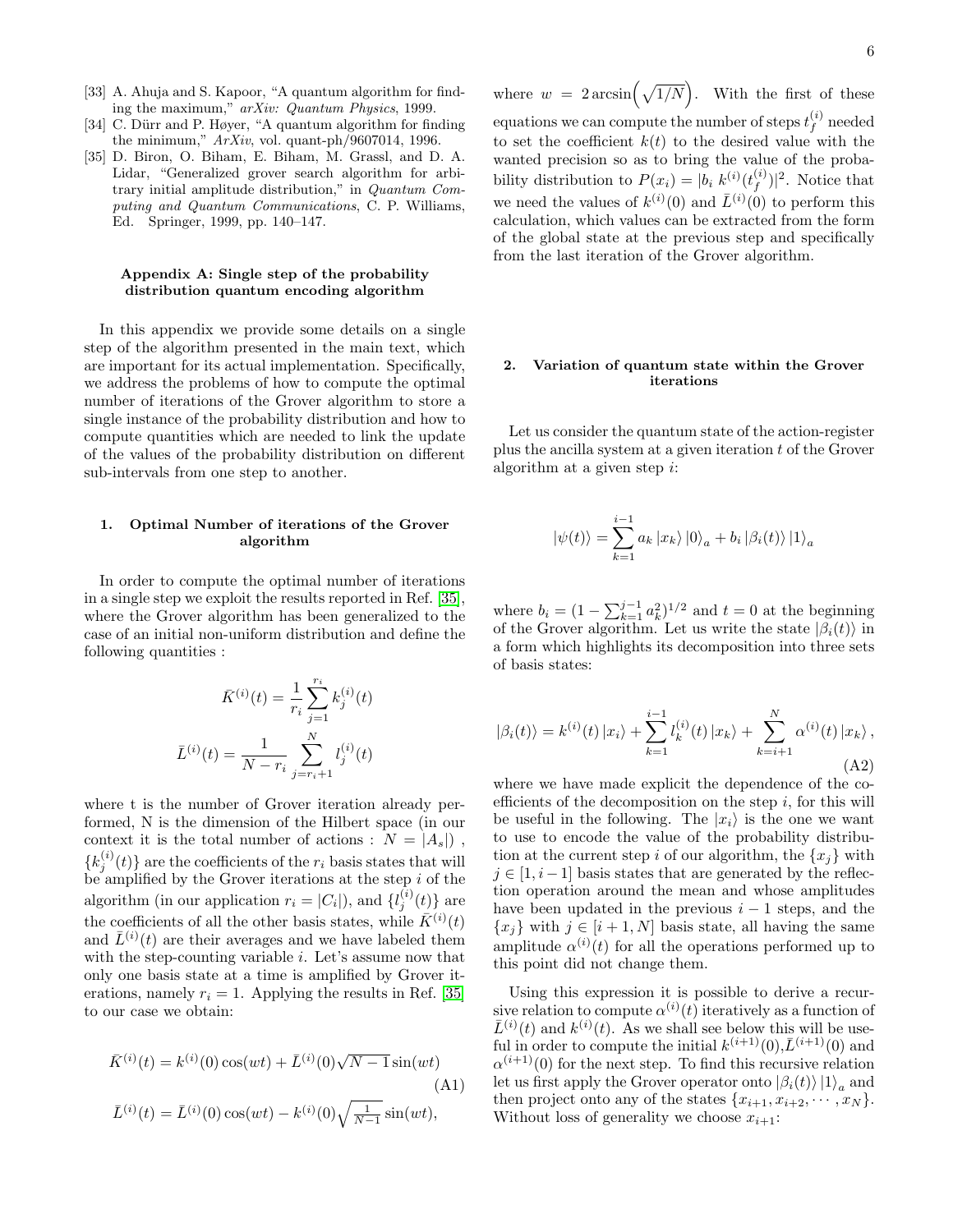<span id="page-6-0"></span>
$$
\alpha^{(i)}(t+1) = \langle x_{i+1} | \hat{R} \hat{O}_i | \beta_i(t) \rangle
$$
\n(A3)

$$
= \langle x_{i+1} | \left( 2 | \phi \rangle \langle \phi | - \mathbb{I} \right) \times
$$
  

$$
\left( -k^{(i)}(t) | x_i \rangle + \sum_{k=1}^{i-1} l_k^{(i)} | x_k \rangle + \sum_{k=i+1}^{N} \alpha^{(i)}(t) | x_k \rangle \right)
$$
  

$$
= \langle x_{i+1} | \left\{ 2 \left( -\frac{1}{\sqrt{N}} k^{(i)}(t) + \frac{N-1}{\sqrt{N}} \bar{L}^{(i)}(t) \right) | \phi \rangle \right.
$$
  

$$
+ k^{(i)}(t) | x_i \rangle - \sum_{k=1}^{i-1} l_k^{(i)} | x_k \rangle - \sum_{k=i+1}^{N} \alpha^{(i)}(t) | x_k \rangle \right\}
$$
  

$$
= \frac{2}{N} \bar{L}^{(i)}(t) (N-1) - \frac{2}{N} k^{(i)}(t) - \alpha^{(i)}(t)
$$

Using Eqs. [\(A1\)](#page-5-5) and [\(A3\)](#page-6-0) as well as the initial values of  $\alpha(0)$ ,  $k(0)$  and  $\overline{L}(0)$  at the beginning of the Grover iterations as well as the number of iterations  $t_f^{(i)}$  $f^{(i)}$ , with a simple *classical* iterative procedure we can compute the final values of  $\alpha^{(i)}(t_f^{(i)})$  $f^{(i)}$ ),  $k^{(i)}$  $(t^{(i)}_f)$  $(f^{(i)})$  and  $\overline{L}^{(i)}(t_f)$ . This concludes one step of the embedding algorithm.

#### 3. Linking two consecutive steps of the distribution-encoding algorithm

Let us see how to use the  $\alpha^{i}(t^{(i)}_f)$  $\left( i \atop f \right),\,k^i(t^{(i)}_f)$  $(\stackrel{(i)}{f})$  and  $\bar{L}^{i)}(t^{(i)}_f)$  $\binom{y}{f}$ computed at the end of step  $i$  to obtain the values  $\alpha_{(i+1)}(0), k^{(i+1)}(0)$  and  $\bar{L}^{(i+1)}(0)$ , which are needed in the following step  $i + 1$ .

We first consider the global state at the end of the step i before applying the  $\hat{F}_i$  operator to mark the state  $|x_i\rangle$ whose amplitude has just been updated:

$$
\left| \psi(t_f^{(i)}) \right\rangle = \sum_{j=1}^{i-1} a_j \left| x_j \right\rangle \left| 0 \right\rangle_a + b_i \left| \beta_i(t_f^{(i)}) \right\rangle \left| 1 \right\rangle_a
$$

where

$$
\left| \beta_i(t_f^{(i)}) \right\rangle = k^{(i)}(t_f^{(i)}) \left| x_i \right\rangle + \sum_{k \neq i} l_k(t_f^{(i)}) \left| x_k \right\rangle. \tag{A4}
$$

After applying  $\hat{F}_i$  we obtain the initial global state which will be the seed of the Grover iterations at the step  $i+1$ :

$$
|\psi(0)\rangle = \sum_{k=1}^{i-1} a_k |x_k\rangle |0\rangle_a + a_i |x_i\rangle |0\rangle_a + b_{i+1} |\beta_{i+1}(0)\rangle |1\rangle_a
$$
\n(A5)

<span id="page-6-2"></span>,

where

$$
|\beta_{i+1}(0)\rangle = k^{(i+1)}(0) |x_{i+1}\rangle + \sum_{k \neq i+1} l_k^{(i)}(0) |x_k\rangle
$$

In this new state, the coefficient  $b_{i+1}$  ensures that  $|\beta_{i+1}(0)\rangle$  is unit. By looking at the coefficient of  $|x_i\rangle$  in

both [\(A4\)](#page-6-1) and [\(A5\)](#page-6-2), it is easy to see that  $a_i = b_i k^{(i)} (t_f^{(i)})$  $\binom{1}{f}$ . In the same way, we can compare the coefficients that in [\(A5\)](#page-6-2) appear with the state  $|1\rangle_a$  of the ancilla with the corresponding components in [\(A4\)](#page-6-1):

$$
b_{i+1} |\beta_{i+1}(0)\rangle |1\rangle_a = b_i \left( \left| \beta_i(t_f^{(i)}) \right\rangle - k^{(i)}(t_f^{(i)}) |x_i\rangle \right) |1\rangle_a = = b_i \left( \sum_{k \neq i} l_k^{(i)}(t_f^{(i)}) |x_k\rangle \right) |1\rangle_a
$$

It follows that:

$$
|\beta_{i+1}(0)\rangle = \frac{b_i}{b_{i+1}} \sum_{k \neq i} l_k^{(i)}(t_f^{(i)}) |x_k\rangle
$$

Finally we obtain that:

$$
\alpha^{(i+1)}(0) = k^{(i+1)}(0) = \frac{b_i}{b_{i+1}} \alpha^{(i)}(t_f^{(i)})
$$
  

$$
\bar{L}^{(i+1)}(0) = \frac{\sum_{k \neq i+1} l_k^{(i+1)}(0)}{N-1} = \frac{b_i}{b_{i+1}} \frac{\sum_{k \neq i+1} l_k^{(i)}(t_f^{(i)})}{N-1} =
$$
  

$$
= \frac{b_i}{b_{i+1}} \left( \bar{L}^{(i)}(t_f^{(i)}) - \frac{\alpha(t_f^{(i)})}{N-1} \right)
$$

It is also possible to generalize these results in the case in which the states to be updated are superposition of more than one basis states. Let us assume that we have  $r_i > 1$ . In this case the general relations for  $K^{(i)}(t)$  and  $L^{(i)}(t)$  read :

$$
\bar{K}^{(i)}(t) = \bar{K}^{(i)}(0)\cos(wt) + \bar{L}^{(i)}(0)\sqrt{\frac{N-r_i}{r_i}}\sin(wt)
$$

$$
\bar{L}^{(i)}(t) = \bar{L}^{(i)}(0)\cos(wt) - \bar{K}^{(i)}(0)\sqrt{\frac{r_i}{N-r_i}}\sin(wt).
$$

<span id="page-6-1"></span>with  $w = 2 \arcsin\left(\sqrt{r_i/N}\right)$ . Observing that all the marked states have the same probability we conclude that the probability of a single state is  $\bar{K}^{(i)}(t)^2$ . Moreover the expression for  $\bar{L}^{(i+1)}(0)$  now is:

$$
\bar{L}^{(i+1)}(0) = \frac{b_i}{b_{i+1}} \left( \frac{(N-r_i)\bar{L}^{(i)}(t_f^{(i)}) - r_{i+1}\alpha^{(i)}(t_f^{(i)})}{N-r_{i+1}} \right),
$$

The other updating rules will be the same. It is important to underline that in this general case it is necessary to previously know the number of states related to each oracle. In order to this a previous quantum counting procedure is needed.

#### Appendix B: Complexity and Precision

In order to compute the complexity of the algorithm, we start from the observation, derived in Ref. [\[35\]](#page-5-4), that